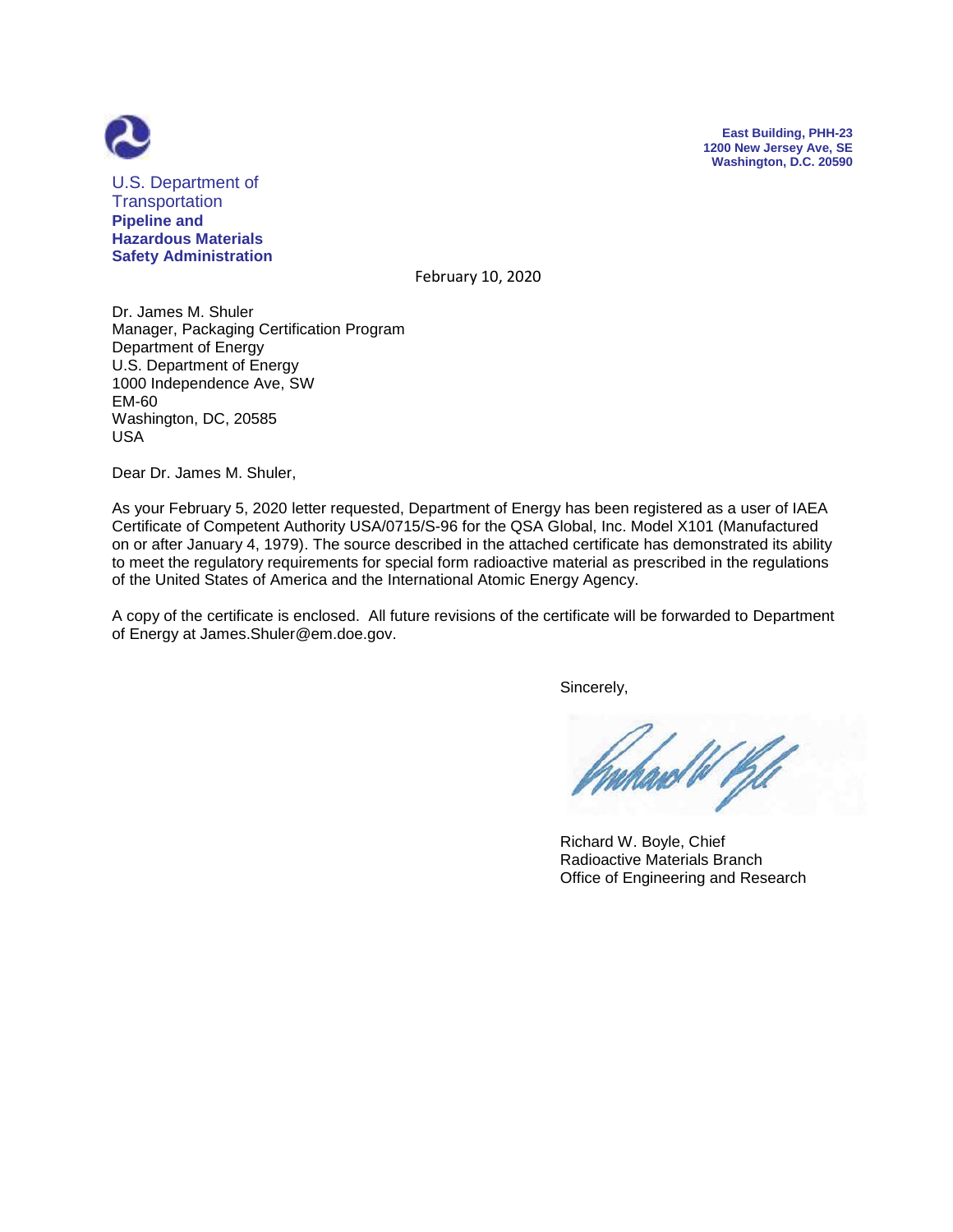

 $\overline{\phantom{a}}$ 

**East Building, PHH-23 1200 New Jersey Ave, SE Washington, D.C. 20590**

U.S. Department of Transportation

**Hazardous Materials Safety Administration**

**Pipeline and** 

## **IAEA CERTIFICATE OF COMPETENT AUTHORITY SPECIAL FORM RADIOACTIVE MATERIALS**

**CERTIFICATE USA/0715/S-96, REVISION 3**

This certifies that the source described has been demonstrated to meet the regulatory requirements for special form radioactive material as prescribed in the regulations of the International Atomic Energy Agency<sup>1</sup> and the United

States of America<sup>2</sup> for the transport of radioactive material.

- 1. Source Identification QSA Global, Inc. Model X101 (Manufactured on or after January 4, 1979).
- 2. Source Description Cylindrical single encapsulation made of stainless steel and tungsten inert gas or laser seal welded. Approximate outer dimensions are 3.2 mm (0.13 in.) in diameter and 10.4 mm (0.41 in.) in length. Minimum wall thickness is 0.15 mm (0.006 in.). Construction shall be in accordance with attached AEA Technology QSA, Inc. Drawing No. RBA10818, Rev. A.
- 3. Radioactive Contents No more than 740.0 MBq (20.0 mCi) of either Americium-241 or Californium-252. The Am-241 is in the form of an oxide incorporated into a ceramic enamel. The Cf-252 is in the form of solid metal or a ceramic.
- 4. Management System Activities Records of Management System activities required by Paragraph 306 of the IAEA regulations shall be maintained and made available to the authorized officials for at least three years after the last shipment authorized by this certificate. Consignors in the United States exporting shipments under this certificate shall satisfy the requirements of Subpart H of 10 CFR 71.

<sup>&</sup>lt;sup>1</sup> "Requlations for the Safe Transport of Radioactive Material, 2012 Edition, No. SSR-6" published by the International Atomic Energy Agency (IAEA), Vienna, Austria.

<sup>2</sup> Title 49, Code of Federal Regulations, Parts 100-199, United States of America.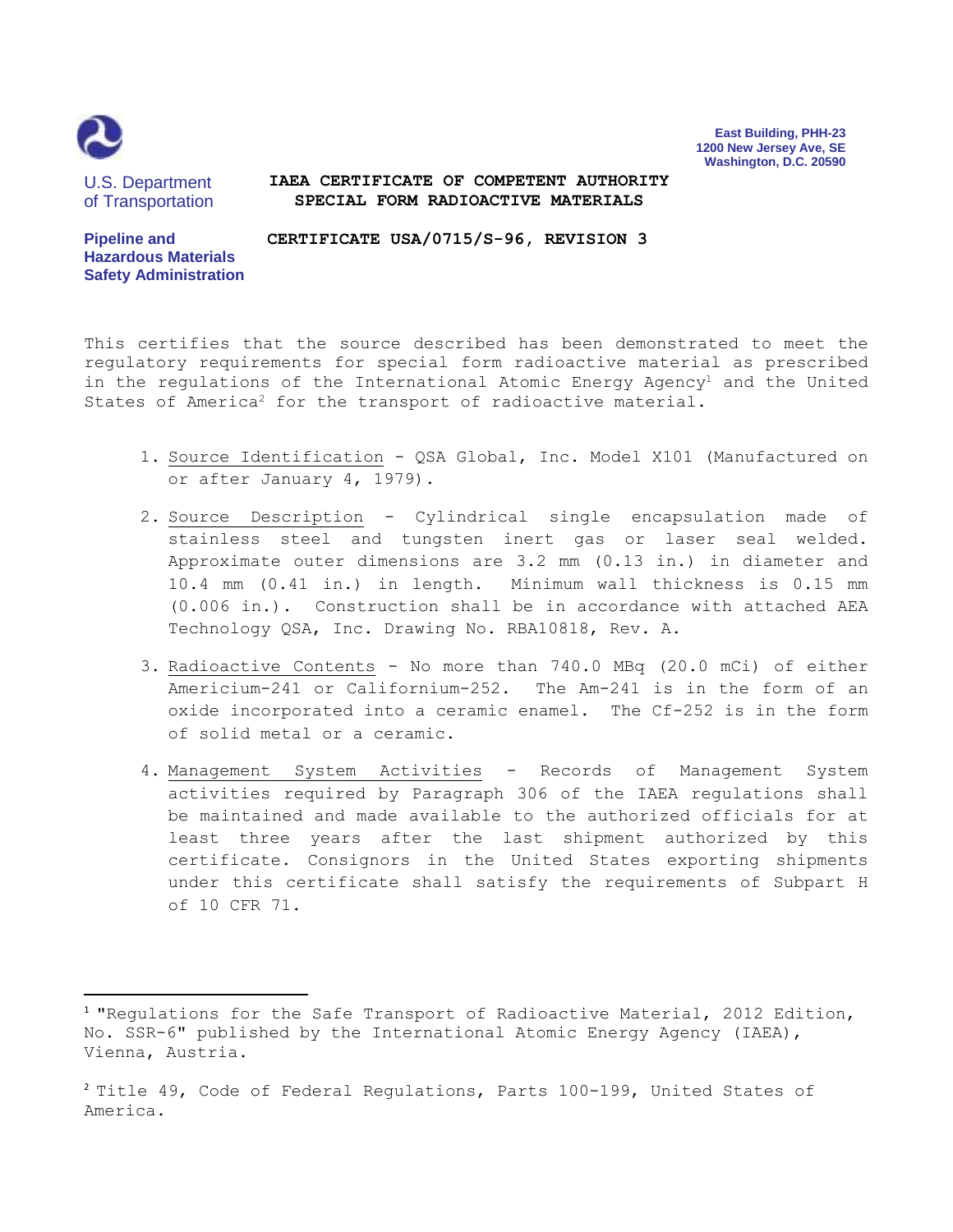#### **CERTIFICATE USA/0715/S-96, REVISION 3**

5. Expiration Date - This certificate expires on January 31, 2025. USA/0715/S-96 Revision 2 may be used until January 31, 2020. All other revisions are not authorized for use.

This certificate is issued in accordance with paragraph(s) 804 of the IAEA Regulations and Section 173.476 of Title 49 of the Code of Federal Regulations, in response to the December 3, 2019 petition by QSA Global, Inc., Burlington, MA, and in consideration of other information on file in this Office.

Certified By:

January 17, 2020 (DATE)

William Schoonover Associate Administrator for Hazardous Materials Safety

Revision 3 - Issued to extend the expiration date.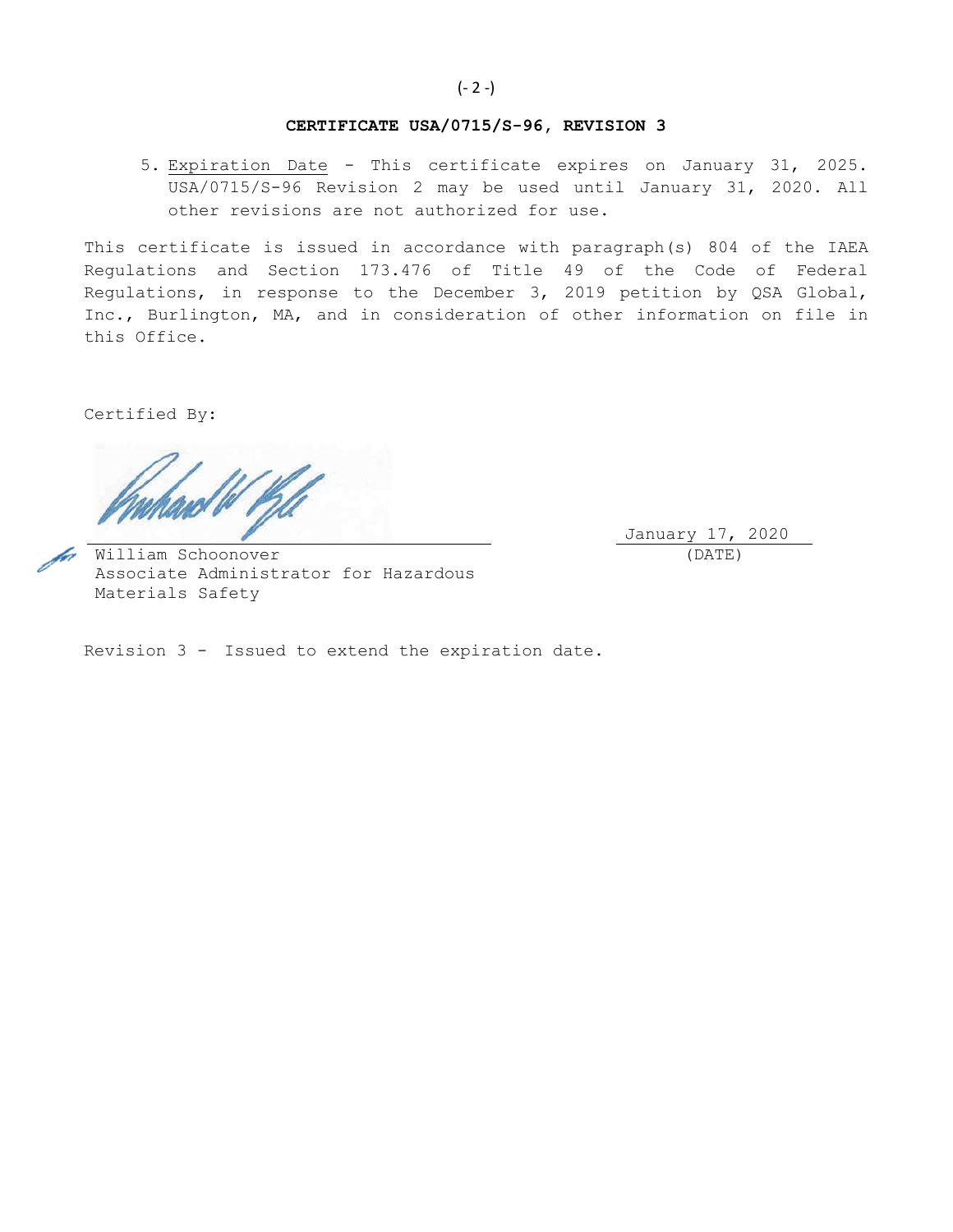